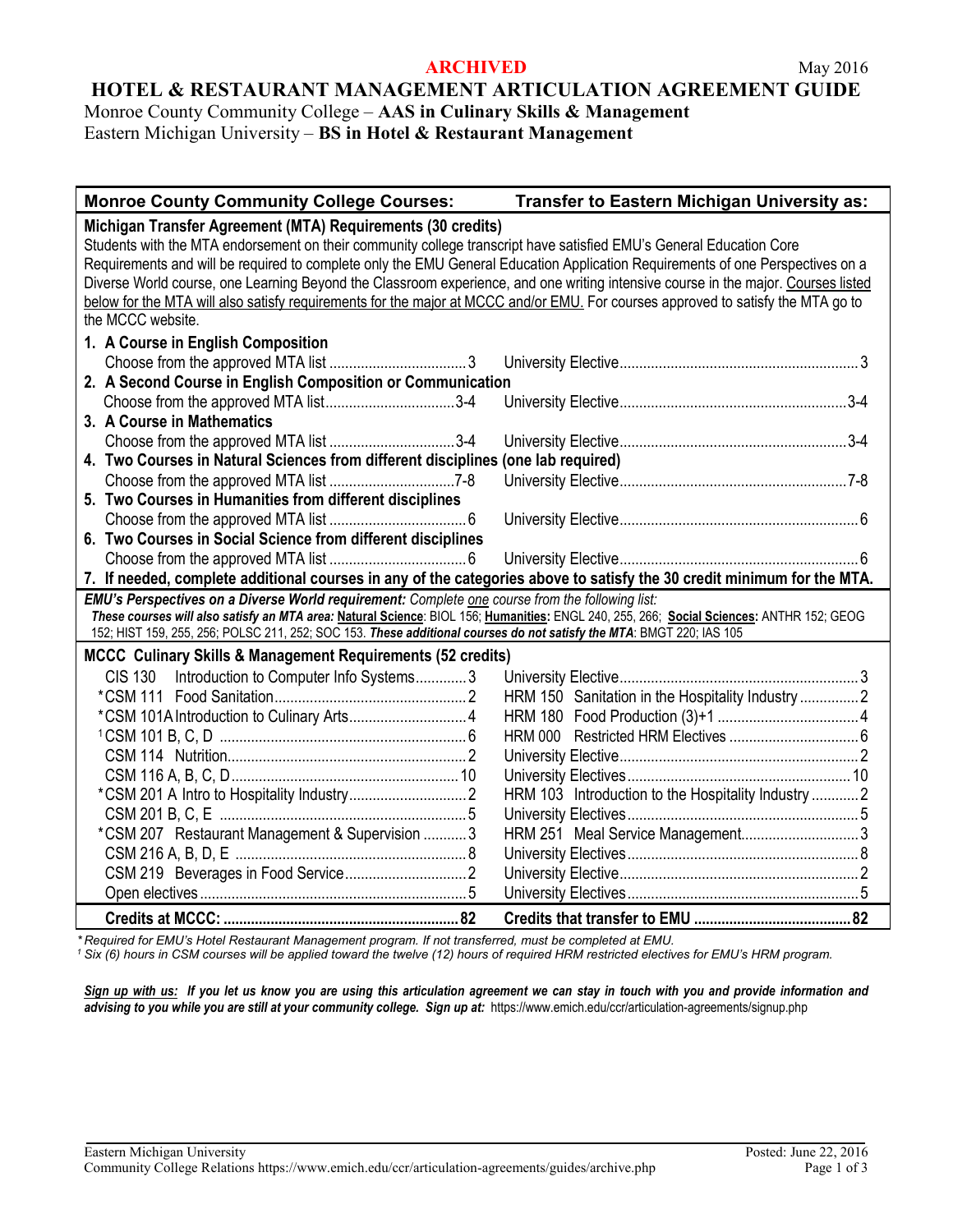### **ARCHIVED** May 2016

### **HOTEL & RESTAURANT MANAGEMENT ARTICULATION AGREEMENT GUIDE**

Monroe County Community College – **AAS in Culinary Skills & Management**

Eastern Michigan University – **BS in Hotel & Restaurant Management**

### **Completion of the Hotel and Restaurant Management Program at EMU**

| <b>Major Requirements</b>                                                            | (36 credits) |  |
|--------------------------------------------------------------------------------------|--------------|--|
| <sup>1</sup> COT 300W Research & Writing: Tech Career Persp  3                       |              |  |
| HRM 268 Hotel Operations Management 3                                                |              |  |
| <sup>2</sup> HRM 289L Co-op Education in HRM (LBC) 3                                 |              |  |
| Cost Controls in the Hospitality Industry 3<br><b>HRM 340</b>                        |              |  |
| Legal Aspects of the Hosp Industry3<br><b>HRM 376</b>                                |              |  |
| <sup>2</sup> HRM 389L Co-op Education in HRM (LBC) 3                                 |              |  |
| Human Resource Issues in Hosp Industry  3<br><b>HRM 410</b>                          |              |  |
| <b>HRM 430</b><br>Seminar in Hospitality Management3                                 |              |  |
| <b>HRM 441</b>                                                                       |              |  |
| Meetings and Events Mgmt3<br><b>HRM 450</b>                                          |              |  |
| Hospitality Industry Marketing 3<br><b>HRM 470</b>                                   |              |  |
| Strategies in Hospitality Management3<br><b>HRM 496</b>                              |              |  |
| <b>HRM Restricted Elective Courses (6 credits)</b>                                   |              |  |
|                                                                                      |              |  |
| HRM 177/178/179 Special Topics (1/2/3)                                               |              |  |
| HRM 277/278/279 Special Topics (1/2/3)                                               |              |  |
| <b>HRM 330</b><br>Hospitality Technology Management (3)                              |              |  |
| Hospitality Facilities Management (3)<br><b>HRM 350</b>                              |              |  |
| HRM 377/378/379 Special Topics (1/2/3)                                               |              |  |
| <b>HRM 360</b><br>Franchising & Contract Management (3)                              |              |  |
| Club and Resort Management (3)<br><b>HRM 396</b>                                     |              |  |
| Quality Service Management (3)<br><b>HRM 420</b>                                     |              |  |
| Entrepreneurship in Hospitality Ind (3)<br><b>HRM 455</b>                            |              |  |
| Advanced Foodservice Management (3)<br><b>HRM 460</b>                                |              |  |
| Advanced Topics in Hosp. Mgmt. (3)<br><b>HRM 465</b>                                 |              |  |
| <b>HRM 475</b><br>International Hospitality Management (3)                           |              |  |
| Gaming and Casino Management (3)<br><b>HRM 480</b>                                   |              |  |
| Beverage Management (3)<br><b>HRM 485</b>                                            |              |  |
| HRM 497/498/499 Independent Study (1/2/3)                                            |              |  |
| Other courses by approval of Program Coordinator                                     |              |  |
|                                                                                      |              |  |
|                                                                                      |              |  |
| <sup>3</sup> Minimum Credits to Graduate:124                                         |              |  |
| <sup>1</sup> Satisfies the Writing Intensive Requirement                             |              |  |
| <sup>2</sup> Satisfies EMU's Learning beyond the Classroom (LBC) requirement.        |              |  |
| <sup>3</sup> If 82 credits are not transferred, additional credits must be completed |              |  |

*at EMU to satisfy the minimum of 124 credits required to graduate.*

#### **Sample Sequence for completing the program**

*Courses may not be offered every semester. Consult the HRM program advisor to make a plan of study.*

*For semesters that courses are offered see the HRM website [www.emich.edu/cot/tpsm/programs/hrm/documents/ugrad\\_rotation\\_revised.pdf](http://www.emich.edu/cot/tpsm/programs/hrm/documents/ugrad_rotation_revised.pdf)*

#### **Spring/Summer Semester (6 credits)** COT 300W Research & Writing: Tech Career Persp............. 3 HRM Restricted Elective........................................................3 **Fall Semester (15 credits)** HRM 268 Hotel Operations Management........................... 3 HRM 376 Legal Aspects of the Hosp Industry ......................3 HRM 410 Human Resource Issues in Hosp Mgmt .............3 HRM 441 Commercial Purchasing......................................3 HRM 340 Cost Controls in the Hospitality Industry............. 3 **Winter Semester (15 credits)** HRM 289L Co-op Education in HRM.................................... 3 HRM 430 Seminar in Hospitality Management ...................3 HRM 450 Meetings and Events Mgmt ................................3 HRM 470 Hospitality Industry Marketing...............................3 HRM Restricted Elective........................................................3

| <b>Spring/Summer Semester</b>                   | $(6 \text{ credits})$ |
|-------------------------------------------------|-----------------------|
|                                                 |                       |
| HRM 496 Strategies in the Hospitality Industry3 |                       |